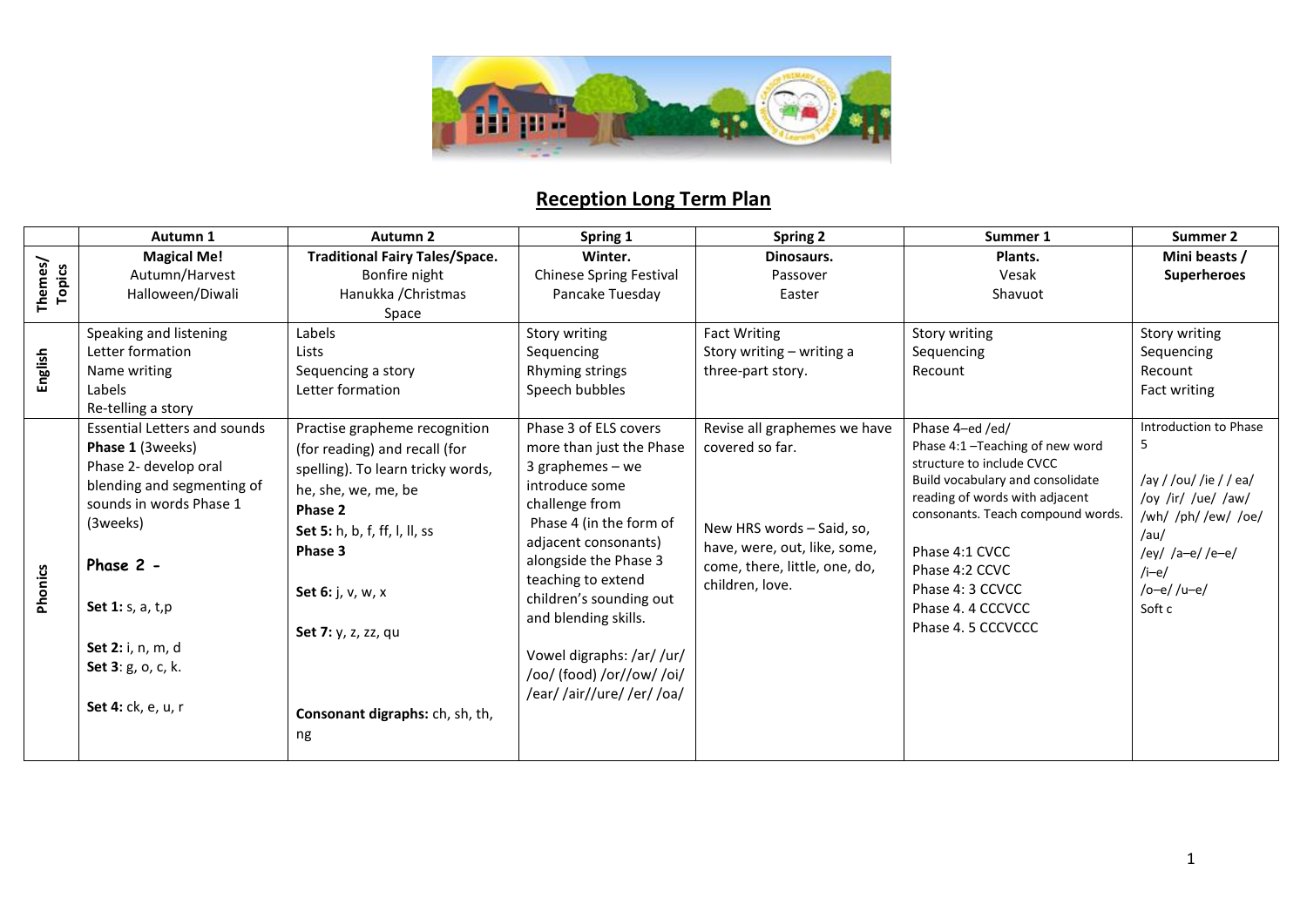

|                |                                                                                                                |                                       | --                         |                           |                               |                         |  |
|----------------|----------------------------------------------------------------------------------------------------------------|---------------------------------------|----------------------------|---------------------------|-------------------------------|-------------------------|--|
|                | Do you like?                                                                                                   | <b>Goldilocks and the Three Bears</b> | <b>Owl babies</b>          | <b>Dinosaur Roar</b>      | <b>Jack and the Beanstalk</b> | <b>The Hungry</b>       |  |
|                | It's Ok to be Different.                                                                                       | The Three Little Pigs                 | The Owl who was Afraid     | <b>Dinosaur Drip</b>      | Jaspers Beanstalk             | Caterpillar             |  |
|                | My Mum/My Dad.                                                                                                 | <b>Billy Goats Gruff</b>              | of the Dark                | <b>Owls and Dinosaurs</b> | The Tiny Seed                 | <b>Tadpoles Promise</b> |  |
| ading          | My Mum and Dad make me                                                                                         | The story of Rama and Sita            | <b>One Snowy Night</b>     | <b>Dinosaur Facts</b>     | <b>Oliver's Vegetables</b>    | Super worm              |  |
|                | laugh.                                                                                                         | <b>Whatever Next</b>                  | <b>Custard the Dragon</b>  | The Dirty Great Dinosaur  | <b>Oliver's Fruit Salad</b>   | <b>My Mum is Super</b>  |  |
|                | Leaf Man.                                                                                                      | <b>Aliens Love Underpants</b>         | <b>The Dragon Machine</b>  | <b>Whose Egg?</b>         | <b>Grandpa's Garden</b>       | Mum                     |  |
| င်္င           | Going on a Bear Hunt.                                                                                          | <b>Here Come the Aliens</b>           | The Little Red Hen         | Wakey, Wakey!             | <b>Jim and the Beanstalk</b>  | <b>Super Tato</b>       |  |
|                | Don't Hog the Hedge                                                                                            | The Jolly Postman                     | <b>The Gingerbread Man</b> | The Ugly Duckling.        |                               | <b>Superhero ABC</b>    |  |
|                | The Enormous Turnip.                                                                                           | <b>Stickman</b>                       | <b>Mr Wolf's Pancakes</b>  |                           |                               | <b>Super Daisy</b>      |  |
|                |                                                                                                                | Dear Santa                            |                            |                           |                               |                         |  |
| Non-<br>Fictio | Children are introduced to a range of non-fiction texts to match the topics that we cover throughout the year. |                                       |                            |                           |                               |                         |  |
|                | Autumn 1                                                                                                       | Autumn 2                              | Spring 1                   | <b>Spring 2</b>           | Summer 1                      | Summer 2                |  |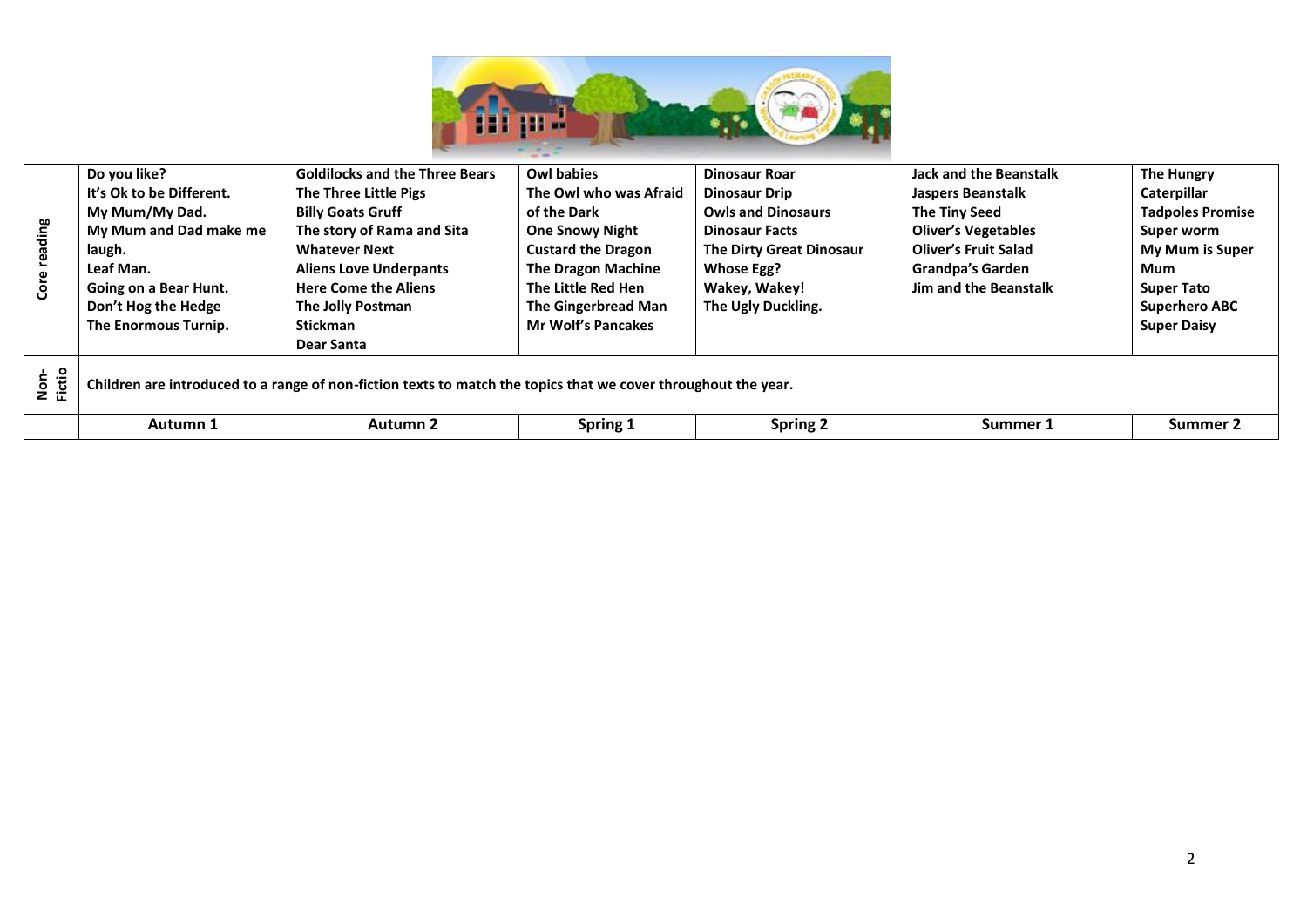

#### $\overline{a}$ **Baseline**

#### **White Rose Maths Getting to know you Just like me,**

#### **Subitising**

Perceptual subitising 1 and 2, describing spatial patterns with 3 dots, represent quantities on their fingers in different ways, Identify sub groups of 1, 2 and 3 within larger arrangements create their own patterns for numbers within 4 practise using their fingers to represent quantities which they can subitise experience subitising in a range

# **Counting, cardinality and ordinality**

of contexts, including temporal patterns made by sounds.

relate the counting sequence to cardinality, seeing that the last number spoken gives the number in the entire set have a wide range of opportunities to develop their knowledge of the counting sequence, including through rhyme and song have a wide range of opportunities to develop 1:1 correspondence, including by coordinating movement and counting

# **White Rose Maths It's me 1,2,3, Light and Dark. Composition**

explore the concept of 'wholes' and 'parts' by looking at a range of objects that are composed of parts, some of which can be taken apart and some of which cannot explore the composition of numbers within 5.

## **Subitising**

continue from first half-term subitise within 5, perceptually and conceptually, depending on the arrangements

## **Comparison**

compare sets using a variety of strategies, including 'just by looking', by subitising and by matching compare sets by matching, seeing that when every object in a set can be matched to one in the other set, they contain the same number and are equal amounts.

# **Counting, Ordinality & Cardinality**

## **White Rose Maths Alive in 5 Growing 6,7 and 8 Subitising**

increase confidence in subitising by continuing to explore patterns within 5, including structured and random **arrangements** explore a range of patterns made by some numbers greater than 5, including structured patterns in which 5 is a clear part experience patterns which show a small group and '1 more' continue to match arrangements to finger patterns **Comparison**

continue to compare sets using the language of comparison, and play games which involve comparing sets continue to compare sets by matching,

#### **White Rose Maths in 5 Growing 6,7 and 8 Building 9 and 10 Subitising**

explore symmetrical patterns, in which each side is a familiar pattern, linking this to 'doubles'.

## **Composition**

explore the composition of odd and even numbers, looking at the 'shape' of these numbers begin to link even numbers to doubles begin to explore the composition of numbers within 10.

# **Comparison**

compare numbers, reasoning about which is more, using both an understanding of the 'howmanyness' of a number, and its position in the number system. **Counting, Ordinality & Cardinality** continue to consolidate their

understanding of cardinality, working with larger numbers within 10

#### **White Rose Maths To 20 and Beyond First, then, last.**

Building numbers beyond 10 Reciting Patterns beyond 10 **Composition** explore the composition of odd and

even numbers, looking at the 'shape' of these numbers · begin to link even numbers to doubles · begin to explore the composition of numbers within 10.

# **Counting, Ordinality & Cardinality**

explore the composition of 10. continue to develop verbal counting to 20 and beyond, including counting from different starting numbers · continue to develop confidence and accuracy in both verbal and object counting

**Subitising** continue to practise increasingly familiar subitising arrangements, including those which expose '1 more' or 'doubles' patterns · use subitising skills to enable them to identify when patterns show the same number but in a different arrangement, or when patterns are similar but have a different number · subitise structured and unstructured patterns, including those which show numbers within 10, in relation to 5

**White Rose Maths Find my Pattern On the move**

In this half-term, the children will consolidate their understanding of concepts previously taught through working in a variety of contexts and with different numbers.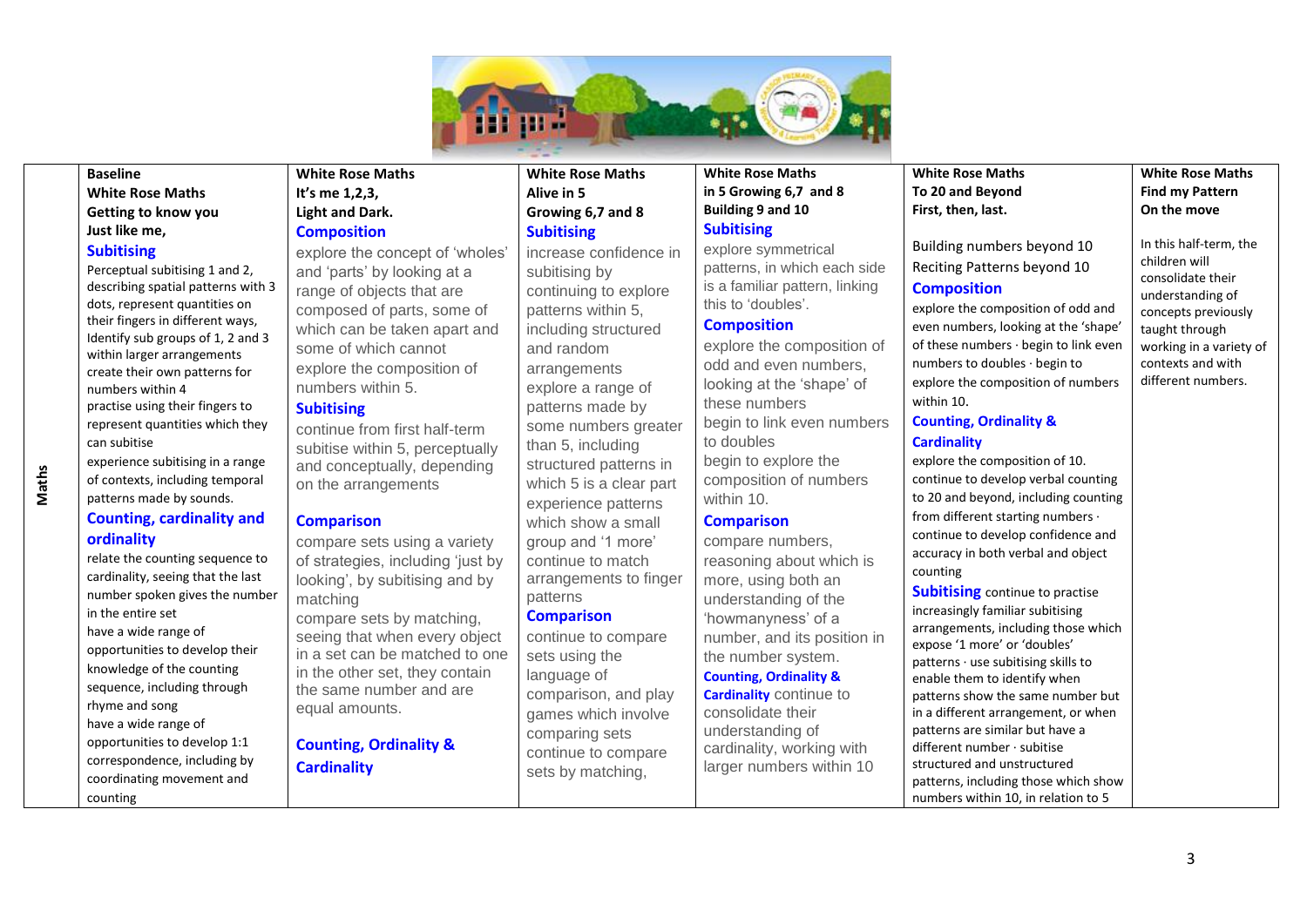

| have opportunities to develop an<br>understanding that anything can<br>be counted, including actions and<br>sounds<br>explore a range of strategies<br>which support accurate counting.<br><b>Composition</b><br>see that all numbers can be made<br>of 1s<br>compose their own collections<br>within 4<br><b>Comparison</b><br>understand that sets can be<br>compared according to a range of<br>attributes, including by their<br>numerosity | continue to develop their<br>counting skills<br>explore the cardinality of 5,<br>linking this to dice patterns and<br>5 fingers on 1 hand<br>begin to count beyond 5<br>begin to recognise numerals,<br>relating these to quantities<br>they can subitise and count | identifying when sets<br>are equal<br>explore ways of<br>making unequal sets<br>equal.<br><b>Counting, Ordinality &amp;</b><br><b>Cardinality</b><br>continue to develop<br>verbal counting to 20<br>and beyond<br>continue to develop<br>object counting skills,<br>using a range of<br>strategies to develop<br>accuracy | become more familiar with<br>the counting pattern<br>beyond 20. | and $10 \cdot$ be encouraged to identify<br>when it is appropriate to count and<br>when groups can be subitised. |  |
|-------------------------------------------------------------------------------------------------------------------------------------------------------------------------------------------------------------------------------------------------------------------------------------------------------------------------------------------------------------------------------------------------------------------------------------------------|---------------------------------------------------------------------------------------------------------------------------------------------------------------------------------------------------------------------------------------------------------------------|----------------------------------------------------------------------------------------------------------------------------------------------------------------------------------------------------------------------------------------------------------------------------------------------------------------------------|-----------------------------------------------------------------|------------------------------------------------------------------------------------------------------------------|--|
| use the language of comparison,<br>including 'more than' and 'fewer<br>than'<br>compare sets 'just by looking'.                                                                                                                                                                                                                                                                                                                                 |                                                                                                                                                                                                                                                                     | continue to link<br>counting to cardinality,<br>including using their<br>fingers to represent                                                                                                                                                                                                                              |                                                                 |                                                                                                                  |  |
|                                                                                                                                                                                                                                                                                                                                                                                                                                                 |                                                                                                                                                                                                                                                                     | quantities between 5<br>and 10<br>order numbers, linking<br>cardinal and ordinal<br>representations of<br>number                                                                                                                                                                                                           |                                                                 |                                                                                                                  |  |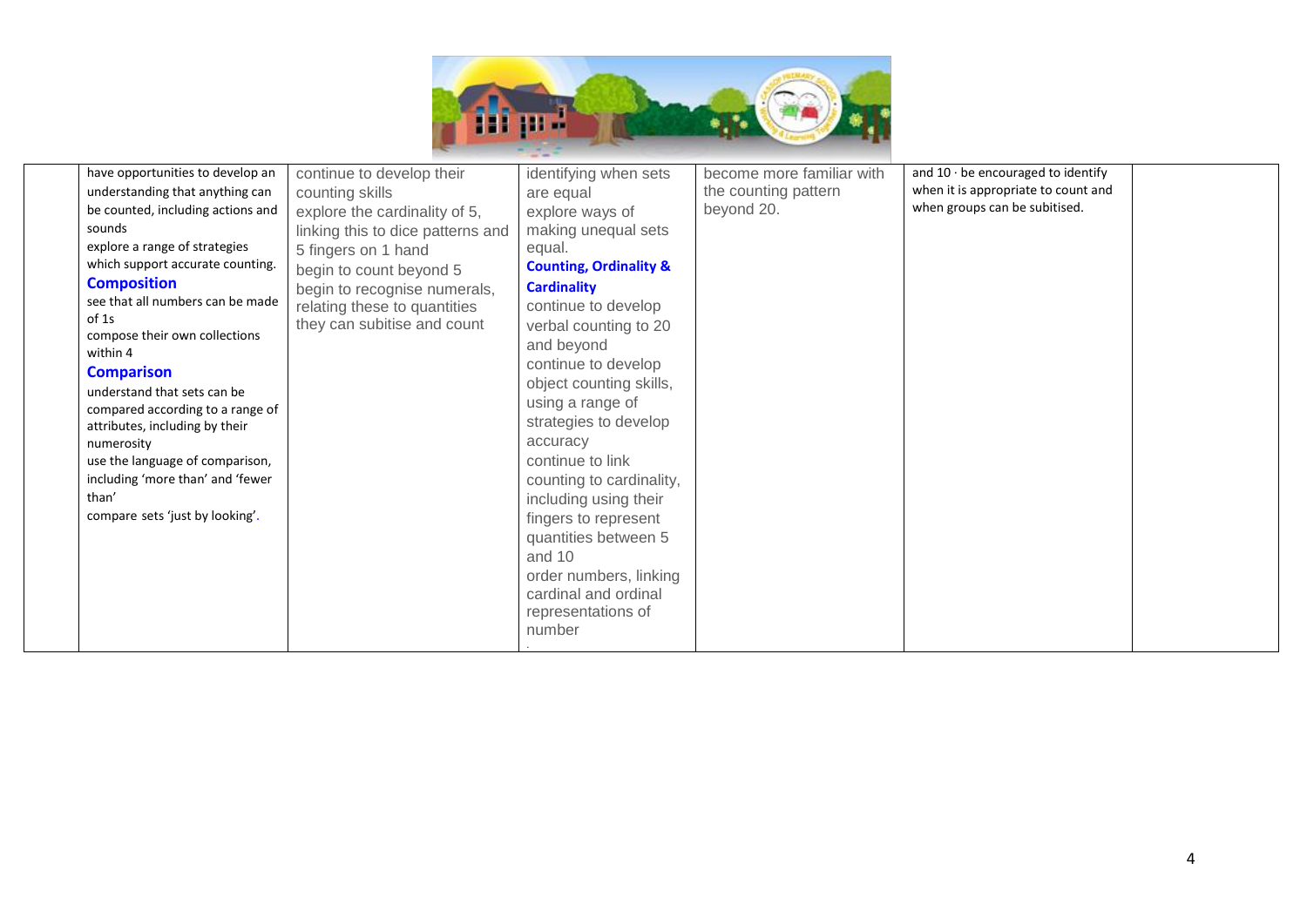

|                            | <b>Communication and Language</b>                              |                                                                                                                                  |                                                                                                            |                 | ELG: Listening, Attention and Understanding Children at   |          |  |
|----------------------------|----------------------------------------------------------------|----------------------------------------------------------------------------------------------------------------------------------|------------------------------------------------------------------------------------------------------------|-----------------|-----------------------------------------------------------|----------|--|
|                            |                                                                |                                                                                                                                  |                                                                                                            |                 | the expected level of development will: -                 |          |  |
|                            |                                                                | • Maintains attention, concentrates and sits quietly during appropriate activity.                                                | Listen attentively and respond to what they hear with                                                      |                 |                                                           |          |  |
|                            | • Two-channelled attention – can listen and do for short span. |                                                                                                                                  |                                                                                                            |                 | relevant questions, comments and actions when being       |          |  |
|                            |                                                                |                                                                                                                                  | . Responds to instructions involving a two-part sequence. Understands humour, e.g. nonsense rhymes, jokes. |                 | read to and during whole class discussions and small      |          |  |
|                            | • Able to follow a story without pictures or props.            |                                                                                                                                  |                                                                                                            |                 | group interactions; - Make comments about what they       |          |  |
|                            |                                                                | • Listens and responds to ideas expressed by others in conversation or discussion.                                               |                                                                                                            |                 | have heard and ask questions to clarify their             |          |  |
|                            |                                                                |                                                                                                                                  | . Extends vocabulary, especially by grouping and naming, exploring the meaning and sounds of new words.    |                 | understanding; - Hold conversation when engaged in        |          |  |
|                            |                                                                | • Uses language to imagine and recreate roles and experiences in play situations.                                                |                                                                                                            |                 | back-and-forth exchanges with their teacher and peers.    |          |  |
|                            | • Links statements and sticks to a main theme or intention.    |                                                                                                                                  |                                                                                                            |                 | ELG: Speaking Children at the expected level of           |          |  |
|                            |                                                                | . Uses talk to organise, sequence and clarify thinking, ideas, feelings and events.                                              |                                                                                                            |                 | development will: - Participate in small group, class and |          |  |
|                            | • Introduces a storyline or narrative into their play.         |                                                                                                                                  | one-to-one discussions, offering their own ideas, using                                                    |                 |                                                           |          |  |
|                            |                                                                |                                                                                                                                  |                                                                                                            |                 | recently introduced vocabulary; - Offer explanations for  |          |  |
|                            | Throughout the year children will be given opportunities to:   |                                                                                                                                  | why things might happen, making use of recently                                                            |                 |                                                           |          |  |
| Communication and Language | Act out key stories in groups using props and pictures         |                                                                                                                                  | introduced vocabulary from stories, non-fiction, rhymes                                                    |                 |                                                           |          |  |
|                            | Act out stories without props and pictures                     |                                                                                                                                  | and poems when appropriate; - Express their ideas and                                                      |                 |                                                           |          |  |
|                            | Use talk partners                                              |                                                                                                                                  | feelings about their experiences using full sentences,                                                     |                 |                                                           |          |  |
|                            |                                                                | Access role play areas that are changed regularly to reflect the interests of children                                           | including use of past, present and future tenses and                                                       |                 |                                                           |          |  |
|                            |                                                                | Play a listening and attention games with the children. Place a number of themed objects on a tray and cover with a blanket. Ask | making use of conjunctions, with modelling and support                                                     |                 |                                                           |          |  |
|                            |                                                                | the children to guess how many there are, then double check by counting. Then remove one of the objects, can they say which      | from their teacher.                                                                                        |                 |                                                           |          |  |
|                            | one has been removed.                                          |                                                                                                                                  |                                                                                                            |                 |                                                           |          |  |
|                            |                                                                |                                                                                                                                  |                                                                                                            |                 |                                                           |          |  |
|                            |                                                                |                                                                                                                                  |                                                                                                            |                 |                                                           |          |  |
|                            |                                                                |                                                                                                                                  |                                                                                                            |                 |                                                           |          |  |
|                            | Autumn 1                                                       | Autumn 2                                                                                                                         | Spring 1                                                                                                   | <b>Spring 2</b> | Summer 1                                                  | Summer 2 |  |
|                            |                                                                |                                                                                                                                  |                                                                                                            |                 |                                                           |          |  |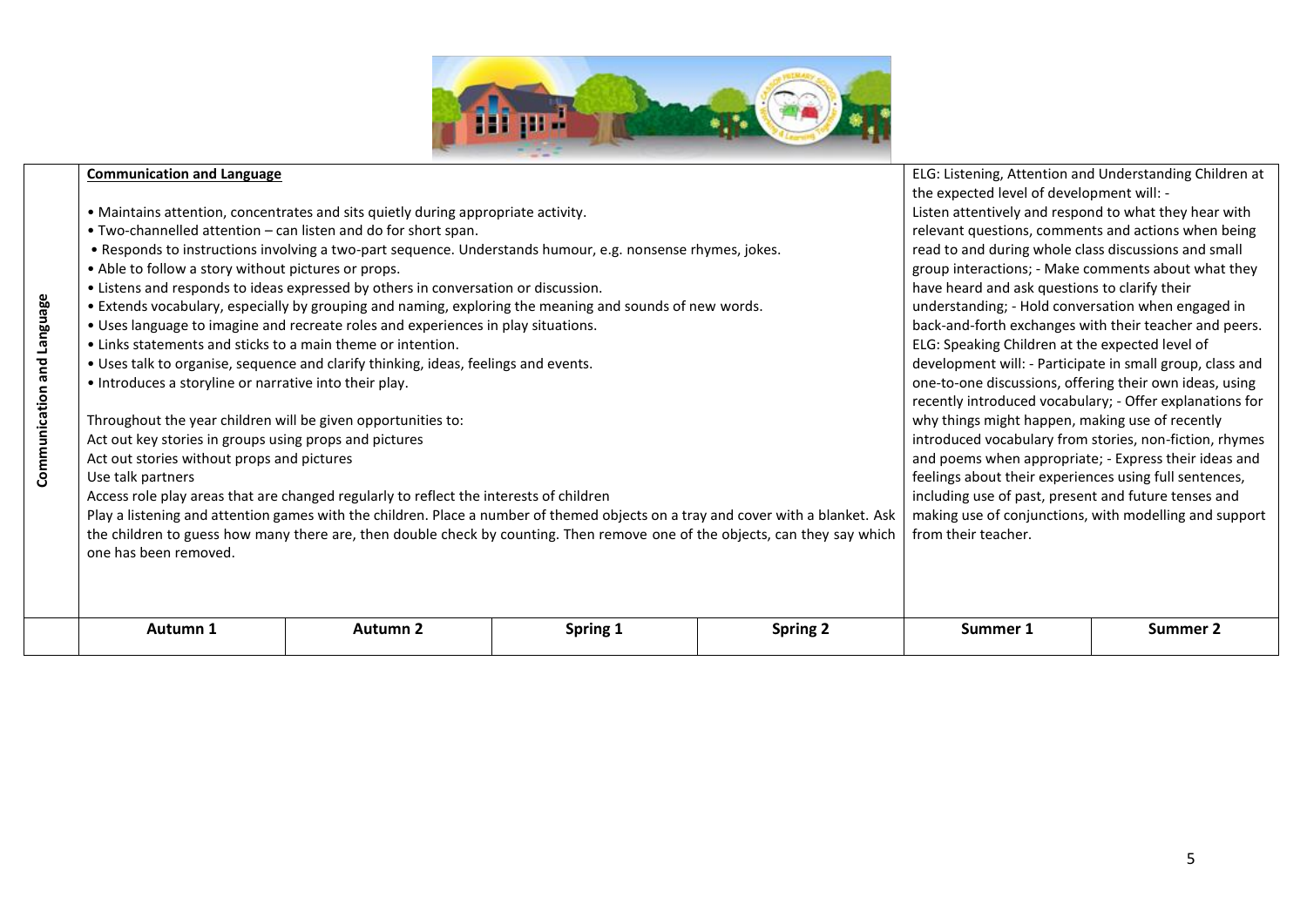

|      | <b>PSED</b>                                                                                                                | <b>ELG</b> |
|------|----------------------------------------------------------------------------------------------------------------------------|------------|
|      | • Initiates conversations, attends to and takes account of what others say.                                                | dev        |
|      | . Explains own knowledge and understanding, and asks appropriate questions of others.                                      | fee        |
|      | • Takes steps to resolve conflicts with other children, e.g. finding a compromise.                                         | ber        |
|      |                                                                                                                            | goa        |
|      | • Confident to speak to others about own needs, wants, interests and opinions.                                             | the        |
|      | • Can describe self in positive terms and talk about abilities.                                                            | foc        |
|      |                                                                                                                            | app        |
|      | • Understands that own actions affect other people, for example, becomes upset or tries to comfort another child when they | an a       |
|      | realise they have upset them.                                                                                              | acti       |
|      | • Aware of the boundaries set, and of behavioural expectations in the setting.                                             | <b>ELG</b> |
| PSED | . Beginning to be able to negotiate and solve problems without aggression, e.g. when someone has taken their toy.          | dev        |
|      |                                                                                                                            | anc        |
|      |                                                                                                                            | the        |
|      |                                                                                                                            | knc        |
|      |                                                                                                                            | Ma         |
|      |                                                                                                                            | incl       |
|      |                                                                                                                            | the        |
|      |                                                                                                                            | Rel        |
|      |                                                                                                                            | dev        |
|      |                                                                                                                            | tak        |
|      |                                                                                                                            | adu        |
|      |                                                                                                                            | the        |

G: Self-Regulation Children at the expected level of velopment will: - Show an understanding of their own lings and those of others, and begin to regulate their haviour accordingly; - Set and work towards simple als, being able to wait for what they want and control eir immediate impulses when appropriate; - Give tused attention to what the teacher says, responding propriately even when engaged in activity, and show ability to follow instructions involving several ideas or ions.

G: Managing Self Children at the expected level of velopment will: - Be confident to try new activities d show independence, resilience and perseverance in face of challenge; - Explain the reasons for rules, ow right from wrong and try to behave accordingly; anage their own basic hygiene and personal needs, luding dressing, going to the toilet and understanding importance of healthy food choices. ELG: Building lationships Children at the expected level of velopment will: - Work and play cooperatively and te turns with others; - Form positive attachments to ults and friendships with peers; - Show sensitivity to eir own and to others' needs.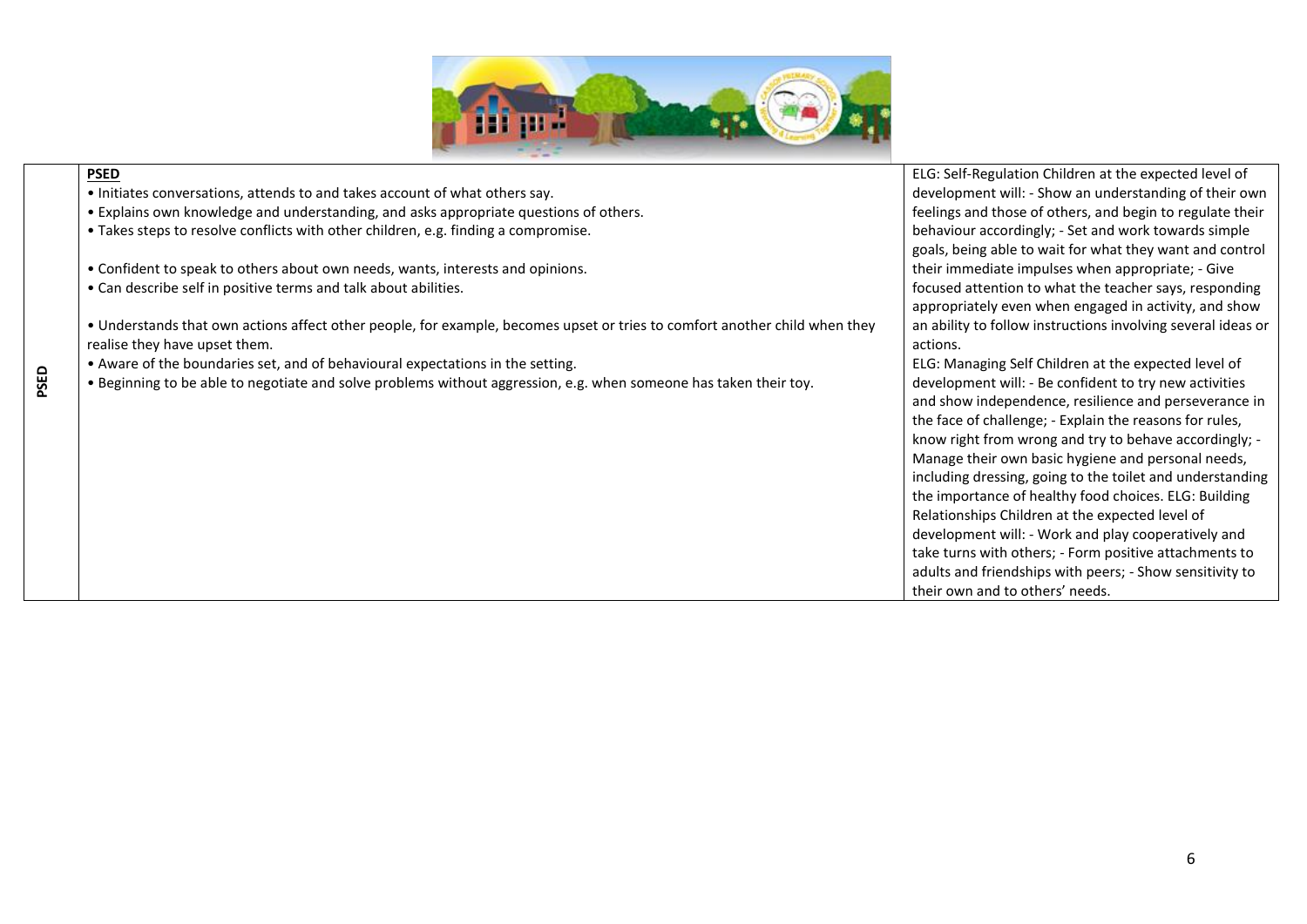

| Getting to know each         | Guy Fawkes - keeping safe     | Talk about what happens      | How can we look after our    | Invite Mr Taylor to talk  | Looking after living       |
|------------------------------|-------------------------------|------------------------------|------------------------------|---------------------------|----------------------------|
| other - how we play          |                               | when they fall over and      | friends?                     | to the children about his | things                     |
| together; speak in a         | Circle time with Ginger $-$   | hurt themselves / or their   | 'The<br>Read<br>the<br>story | job. Discuss how we can   | Encourage children to      |
| familiar group               | discuss how Ginger might      | friend?                      | Rainbow Fish' and use it as  | help him.                 | share their experiences    |
|                              | feel in different situations. | Encourage children to talk   | a prompt to discuss how      | During circle time, talk  | of minibeasts and which    |
| Rules of the classroom/      | How can we help Ginger?       | with each other about        | the rainbow fish behaved.    | about all the little ways | minibeasts they like to    |
| outside Listening to others, |                               | similarities and differences | he<br>Why might<br>have      | that we can be kind and   | see.                       |
| taking turns; show how we    | Advent - what the word        | in their experiences and     | behaved the way he did?      | helpful. Share and praise | Talk to<br>the<br>children |
| look at the person who is    | means                         | the reasons for these        | How might the other fish     | examples<br>some<br>. of  | about<br>for<br>caring     |
| speaking Discuss our rights  |                               | Understand what is right,    | have felt? How might the     | helpful behaviour with    | minibeasts and wildlife    |
| as rights respecting school. |                               | what is wrong and why.       | Rainbow Fish have felt       | the whole group.          | around us.                 |
| Create a class charter.      |                               | Praise positive              | once he began to share his   |                           | Build a minibeast hotel.   |
|                              |                               | behaviour                    | scales?                      |                           | Encourage the children     |
|                              |                               |                              |                              |                           | to look after and care     |
| Talk about harvest as time   |                               |                              |                              |                           | for minibeasts they find.  |
| to say thank you for food;   |                               |                              |                              |                           |                            |
| Talk about fruits and        |                               |                              |                              |                           |                            |
| berries.                     |                               |                              |                              |                           |                            |

|  | Aut<br><b>umn</b> - | Autumn | Spring | Spring | summer | .umm |
|--|---------------------|--------|--------|--------|--------|------|
|--|---------------------|--------|--------|--------|--------|------|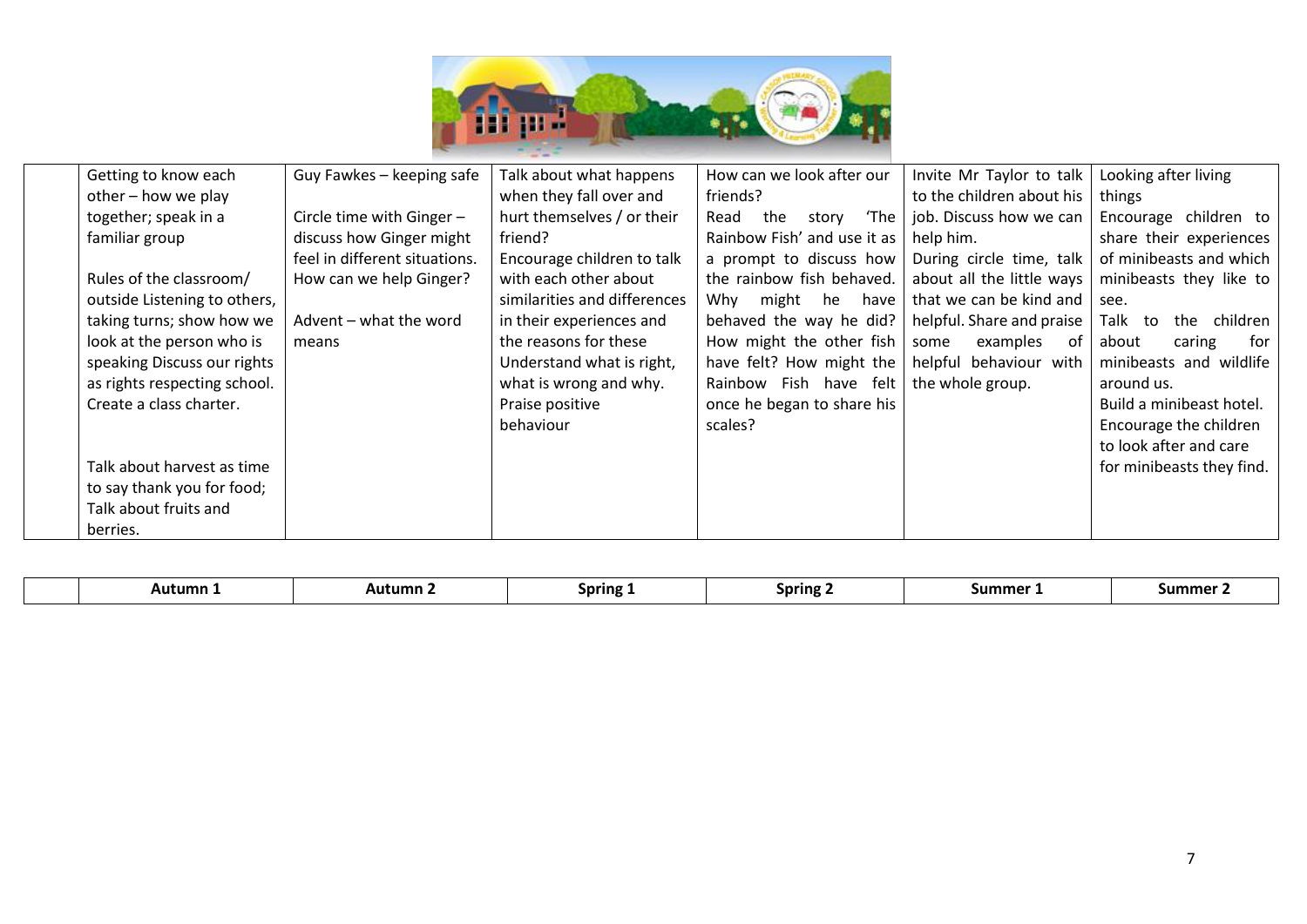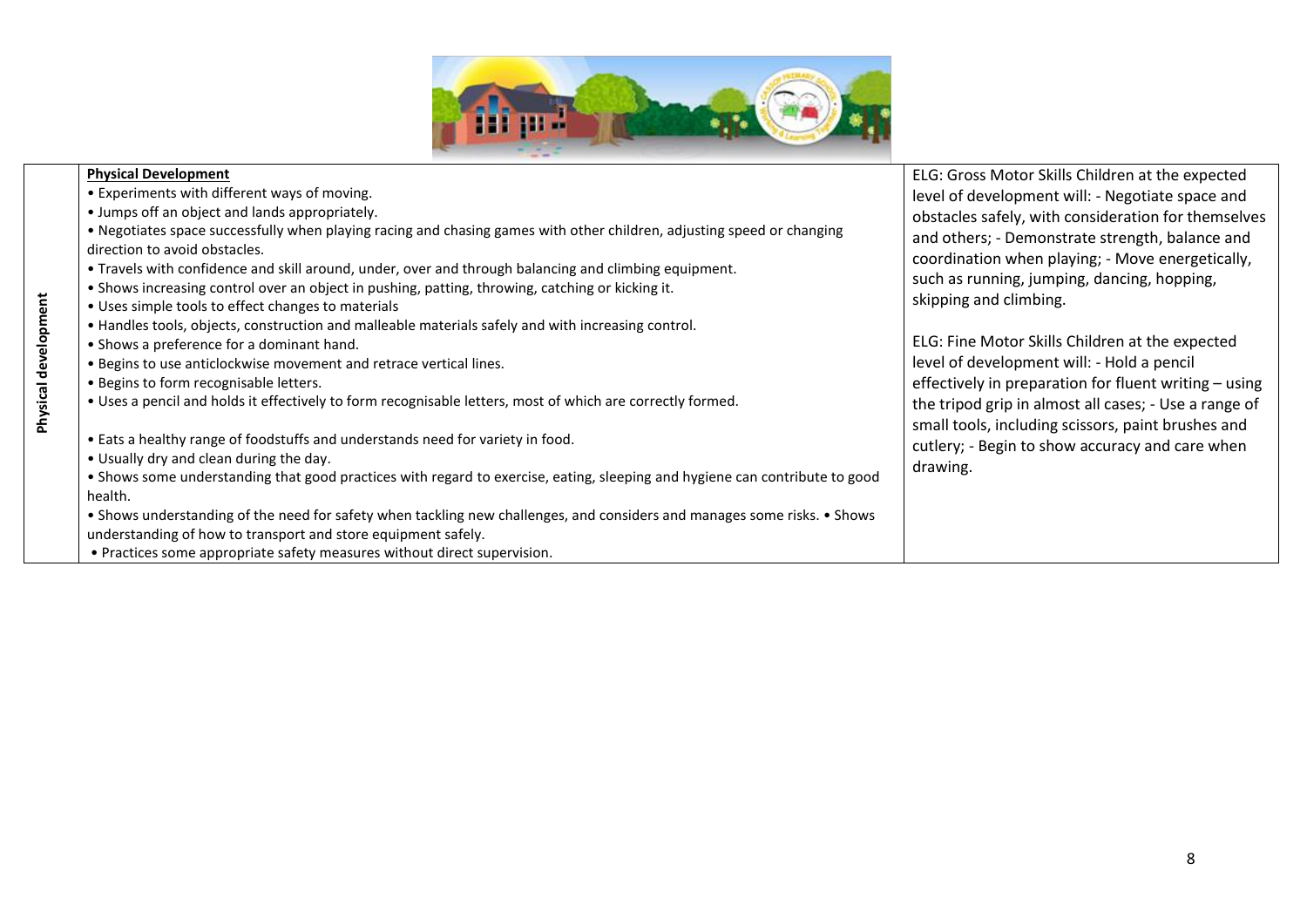

|             | Gross motor-moving in<br>different ways - Let's Move<br>Fine motor activities -<br>Cutting leaves, sorting using<br>tweezers, malleable<br>activities, munch men,<br>Nexus peg boards, magnet<br>boards<br>Gaining independence<br>when changing for PE | Gross motor - Making a<br>house out of the big bricks<br>Fundamental movement<br>skills.<br>Spatial awareness.<br>Static balance.<br>Fine motor activities<br>Cutting out masks and<br>characters, finger puppets<br>Christmas activities in<br>dough/clay | Health and Hygiene.<br>Balance and agility.<br>Fine motor activities<br>Cutting out images to<br>make collages<br>Dragon dances | Healthy eating and<br>exercise.<br>Dynamic balance/static<br>balance Co-ordination-<br><b>Ball skills</b> | Fundamental movement<br>skills<br>Fine motor activities -<br>Threading, sorting using<br>tweezers, dough disco,<br>munch men, magnet<br>boards.<br>Sorting and planting seeds. | Team Games and<br>Races – Sports day<br>Gross motor-building<br>homes of mini beasts<br>Making models of<br>animals.<br>Fine motor activities<br>-Threading, sorting<br>using tweezers,<br>dough disco, munch<br>men, magnet boards |
|-------------|---------------------------------------------------------------------------------------------------------------------------------------------------------------------------------------------------------------------------------------------------------|------------------------------------------------------------------------------------------------------------------------------------------------------------------------------------------------------------------------------------------------------------|---------------------------------------------------------------------------------------------------------------------------------|-----------------------------------------------------------------------------------------------------------|--------------------------------------------------------------------------------------------------------------------------------------------------------------------------------|-------------------------------------------------------------------------------------------------------------------------------------------------------------------------------------------------------------------------------------|
| $\supset$ c | Autumn 1                                                                                                                                                                                                                                                | <b>Autumn 2</b>                                                                                                                                                                                                                                            | Spring 1                                                                                                                        | <b>Spring 2</b>                                                                                           | Summer 1                                                                                                                                                                       | <b>Summer 2</b>                                                                                                                                                                                                                     |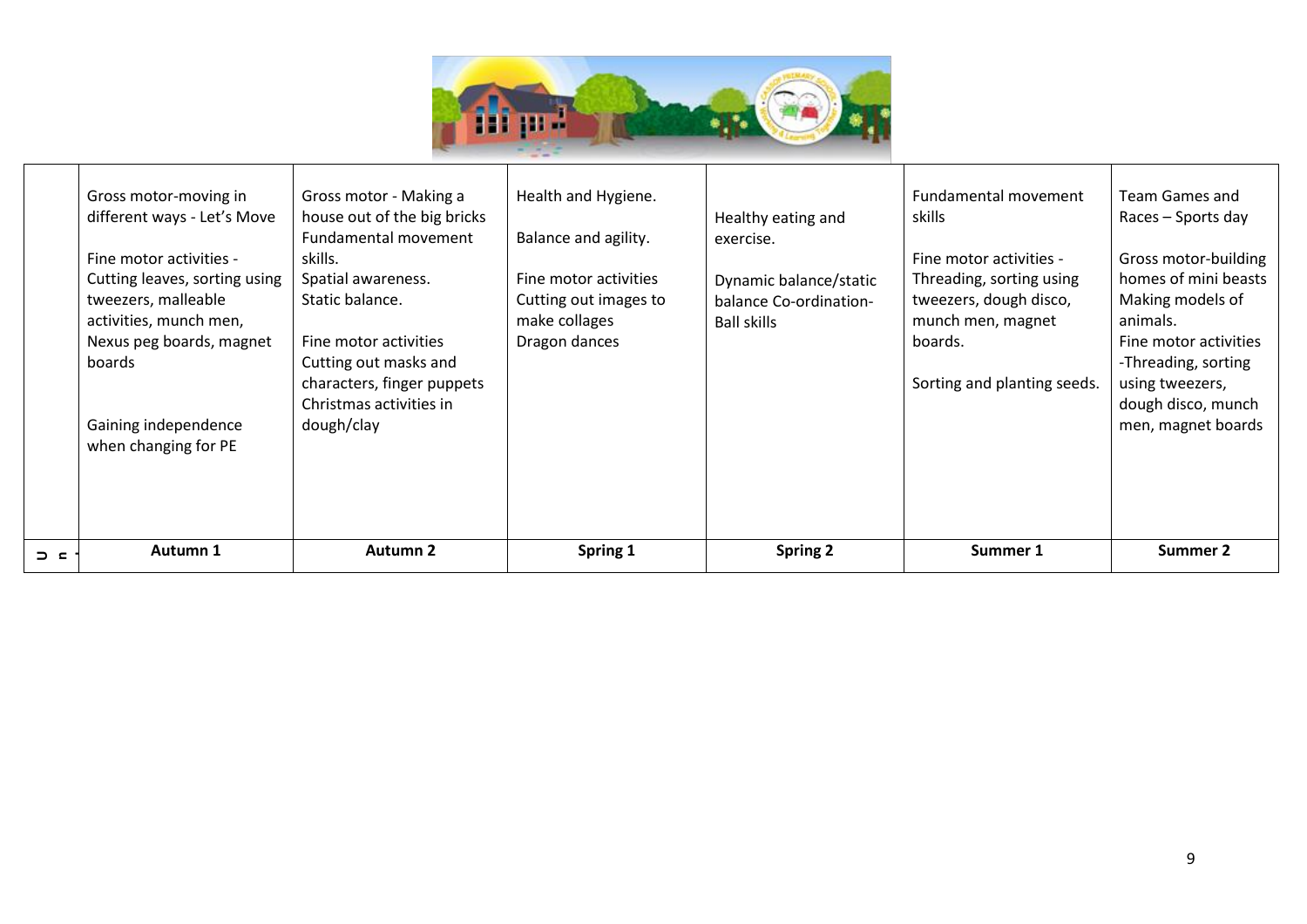

#### $\overline{a}$ **Understanding the World**

- Shows interest in the lives of people who are familiar to them.
- Remembers and talks about significant events in their own experiences.
- Recognises and describes special times or events for family or friends.
- Shows interest in different occupations and ways of life.
- Knows some of the things that make them unique, and can talk about some of the similarities and differences in relation to friends or family.
- Enjoys joining in with family customs and routines.
- Comments and asks questions about aspects of their familiar world such as the place where they live or the natural world.
- Can talk about some of the things they have observed such as plants, animals, natural and found objects.
- Talks about why things happen and how things work.
- Developing an understanding of growth, decay and changes over time.
- Shows care and concern for living things and the environment.
- Looks closely at similarities, differences, patterns and change..

ELG: Past and Present Children at the expected level of development will: - Talk about the lives of the people around them and their roles in society; - Know some similarities and differences between things in the past and now, drawing on their experiences and what has been read in class; - Understand the past through settings, characters and events encountered in books read in class and storytelling. ELG: People, Culture and Communities Children at the expected level of development will: - Describe their immediate environment using knowledge from observation, discussion, stories, non-fiction texts and maps; - Know some similarities and differences between different religious and cultural communities in this country, drawing on their experiences and what has been read in class; - Explain some similarities and differences between life in this country and life in other countries, drawing on knowledge from stories, non-fiction texts and – when appropriate – maps. ELG: The Natural World Children at the expected level of development will: - Explore the natural world around them, making observations and drawing pictures of animals and plants; Know some similarities and differences between the natural world around them and contrasting environments, drawing on their experiences and what has been read in class; - Understand some important processes and changes in the natural world around them, including the seasons and changing states of matter.

**We observe changes in the seasons throughout the year.**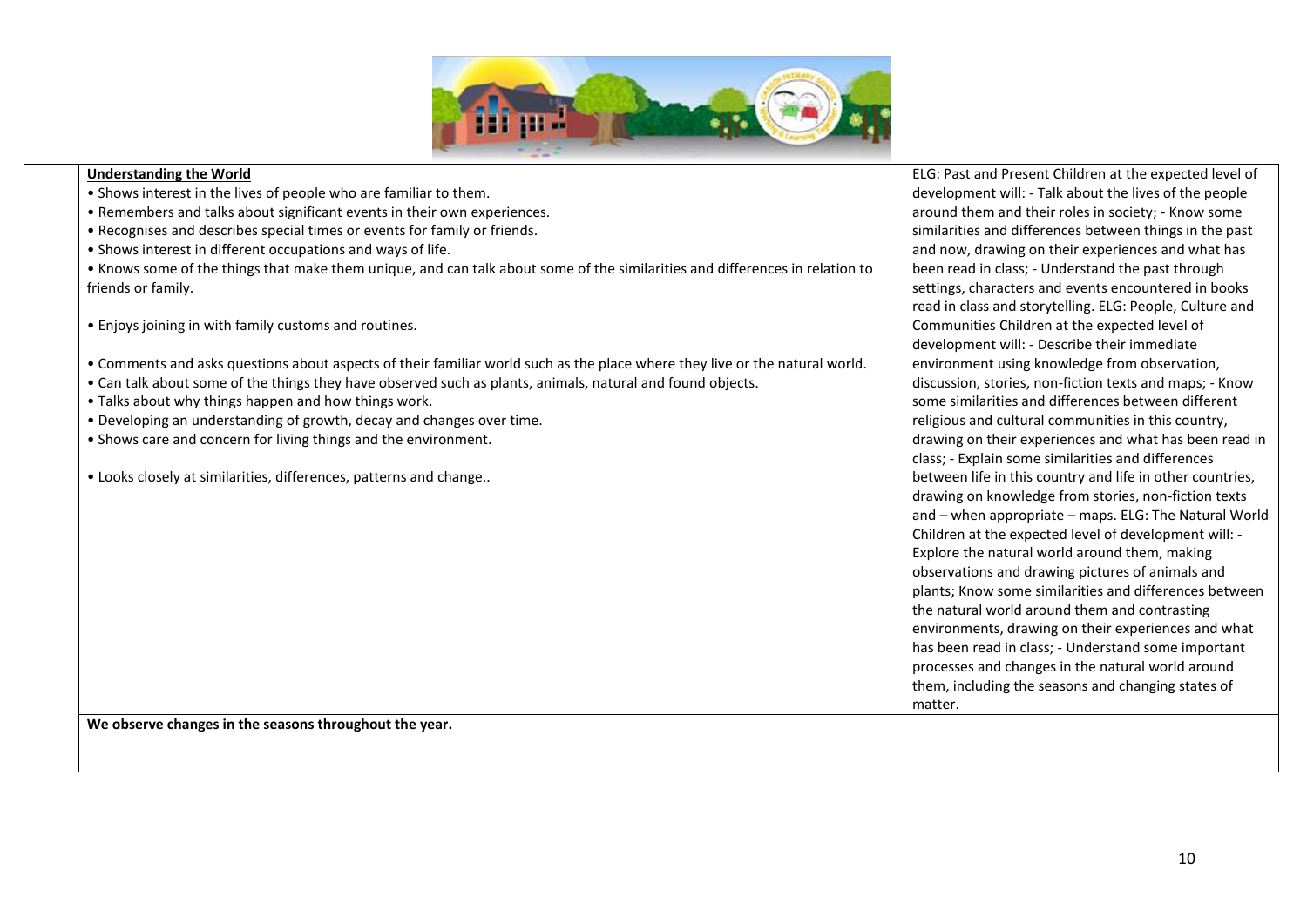

| <b>Special family celebrations</b> | <b>Bonfire night</b>            | Chinese new year cultures   | <b>Dinosaurs</b>              | <b>Growing plants and changes</b> | <b>Minibeasts</b>       |
|------------------------------------|---------------------------------|-----------------------------|-------------------------------|-----------------------------------|-------------------------|
| and routines.                      | Diwali/Hanukka                  | and traditions.             | What is a fossil?             | over time in our outdoor          | Technology-use          |
|                                    | Space                           | Read Dragons in the city.   | How is it made? What does     | area.                             | Beebots                 |
| <b>Harvest Festival.</b>           | <b>Christmas</b>                | Learn about Chinese Zodiac  | it tell us?                   | How to care for a plant.          | Use a magnifying glass  |
|                                    | Compare traditions and          | animals.                    | Make a fossil.                | Planting a seed.                  | to look closely at mini |
| Use Millie's Mouse Skills and      | celebrations.                   |                             | Learn about a variety of      | Observations in outdoor area      | beasts                  |
| Millie's Keyboard skills           | Begin to understand the idea    | Technology- use paint       | dinosaurs and their diets.    | observing how our plants          | Creating a bug hotel in |
|                                    | of space and different planets. | package and reflection tool | Where did they live? How      | grow.                             | the nature area.        |
| Look at fingerprints with the      |                                 | to produce symmetrical      | do we know?                   |                                   |                         |
| children. Talk about different     | IPad – I can take a picture of  | pictures                    | How did dinosaurs move?       |                                   |                         |
| types of fingerprints. Make        | myself. Begin to use phonics    |                             | How did they communicate?     |                                   |                         |
| some fingerprints.                 | programs and simple paint       |                             | Technology- develop skills in |                                   |                         |
|                                    | tools.                          |                             | using the keyboard to insert  |                                   |                         |
|                                    |                                 |                             | information into the          |                                   |                         |
|                                    |                                 |                             | computer.                     |                                   |                         |
|                                    |                                 |                             | Mother's Day                  |                                   |                         |
|                                    |                                 |                             | Easter.                       |                                   |                         |
|                                    |                                 |                             |                               |                                   |                         |
|                                    |                                 |                             |                               |                                   |                         |
| <b>Autumn 1</b>                    | <b>Autumn 2</b>                 | Spring 1                    | <b>Spring 2</b>               | Summer 1                          | Summer 2                |
|                                    |                                 |                             |                               |                                   |                         |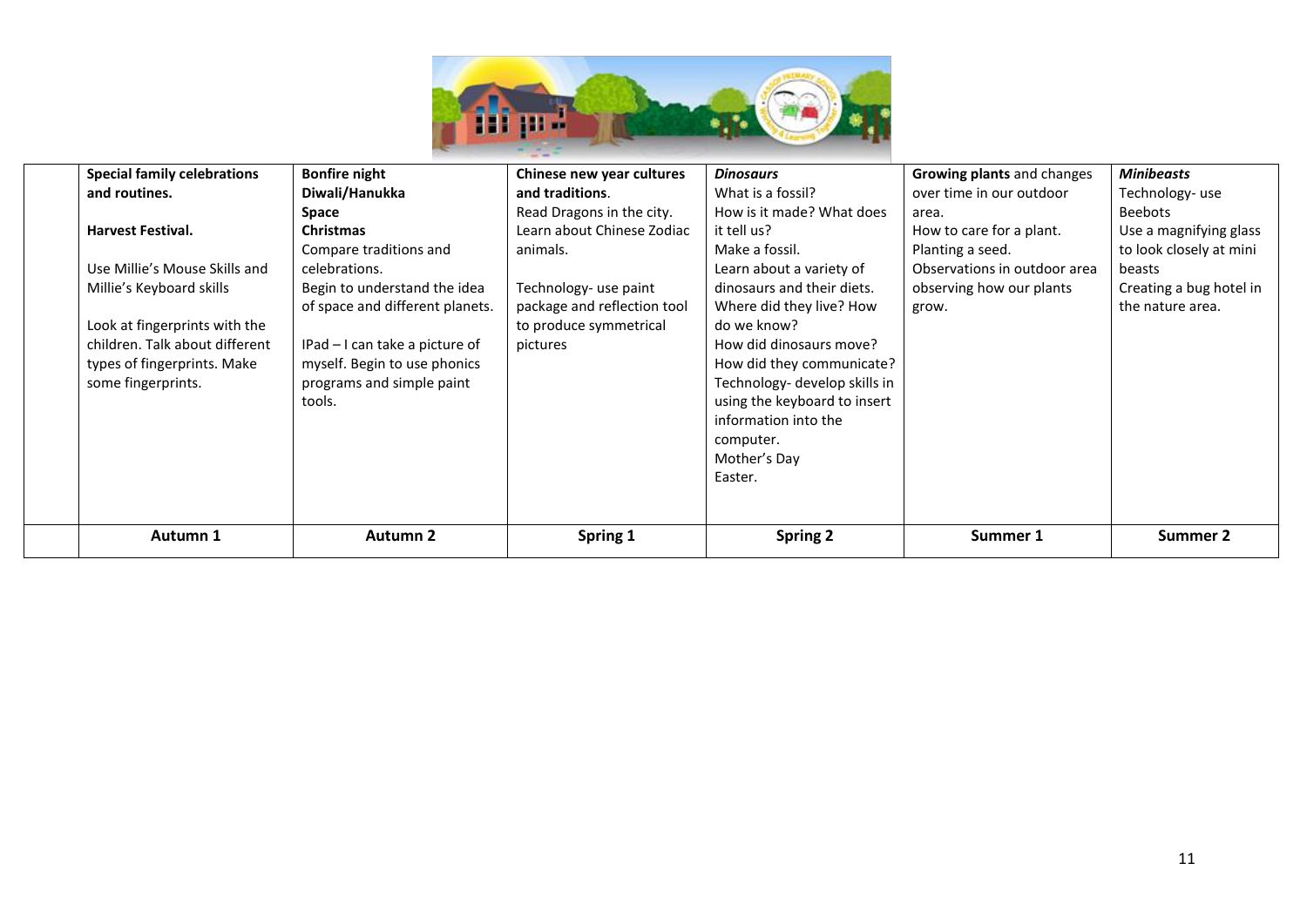

|                 | <b>Expressive Arts and Design</b>                                                                                        | ELG: Creating with Materials Children at the expected     |
|-----------------|--------------------------------------------------------------------------------------------------------------------------|-----------------------------------------------------------|
|                 | Begins to build a repertoire of songs and dances.                                                                        | level of development will: - Safely use and explore a     |
|                 | • Explores the different sounds of instruments.                                                                          | variety of materials, tools and techniques,               |
|                 | • Explores what happens when they mix colours.                                                                           | experimenting with colour, design, texture, form and      |
|                 | • Experiments to create different textures.                                                                              | function; - Share their creations, explaining the process |
|                 | • Understands that different media can be combined to create new effects.                                                | they have used; - Make use of props and materials when    |
|                 | • Manipulates materials to achieve a planned effect.                                                                     | role playing characters in narratives and stories.        |
|                 | • Constructs with a purpose in mind, using a variety of resources.                                                       |                                                           |
| and Design      | • Uses simple tools and techniques competently and appropriately.                                                        | ELG: Being Imaginative and Expressive Children at the     |
|                 | • Selects appropriate resources and adapts work where necessary.                                                         | expected level of development will: - Invent, adapt and   |
| Expressive arts | . Selects tools and techniques needed to shape, assemble and join materials they are using.                              | recount narratives and stories with peers and their       |
|                 |                                                                                                                          | teacher; - Sing a range of well-known nursery rhymes      |
|                 | Create simple representations of events, people and objects.                                                             | and songs; Perform songs, rhymes, poems and stories       |
|                 | • Initiates new combinations of movement and gesture in order to express and respond to feelings, ideas and experiences. | with others, and $-$ when appropriate $-$ try to move in  |
|                 | • Chooses particular colours to use for a purpose.                                                                       | time with music.                                          |
|                 | • Introduces a storyline or narrative into their play.                                                                   |                                                           |
|                 | . Plays alongside other children who are engaged in the same theme.                                                      |                                                           |
|                 | . Plays cooperatively as part of a group to develop and act out a narrative.                                             |                                                           |
|                 | We follow the Charanga music scheme in school.                                                                           |                                                           |